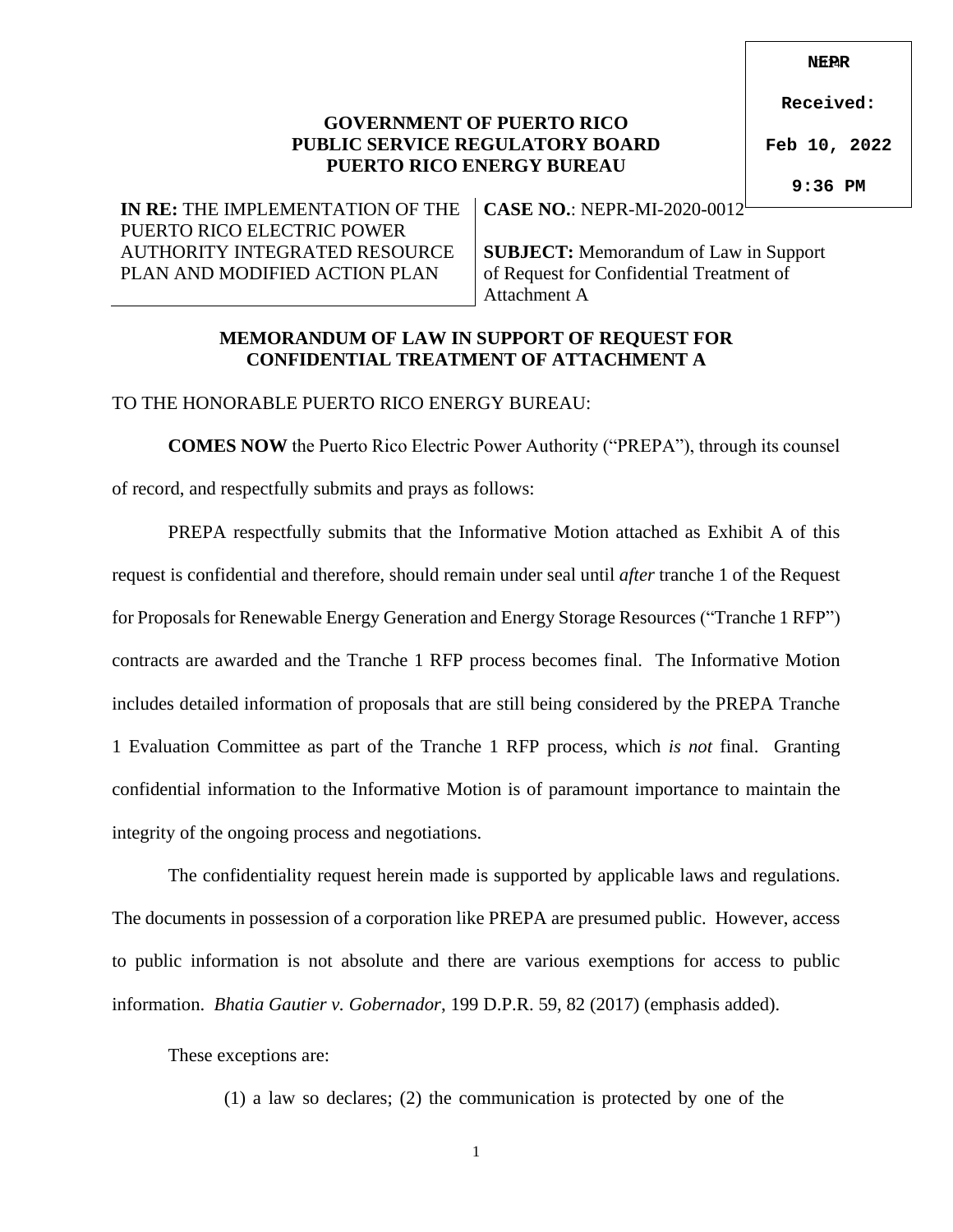evidentiary privileges that the citizens may invoke; (3) revealing the information may injure the fundamental rights of third parties; (4) it deals with the identity of a confidante and  $(5)$  it is 'official information'' pursuant to Rule 514 of Evidence, 2009, 32 LPRA Ap. VI (formerly Rule 31 of Evidence 32 LPRA for. Ap. IV). *Colon Cabrera v. Caribbean Petroleum,*  supra.

*Id.* at 83.

Article 6.15 of the *Puerto Rico Energy Transformation and RELIEF Act*, provides that "any person who is required to submit information to the Energy [Bureau] believes that the information to be submitted has any confidentiality privilege, such person may request the [Bureau] to treat such information as such[.]" Act 57 at Art. 6.15. "If the Energy [Bureau], after the appropriate evaluation, believes such information should be protected, it shall grant such protection in a manner that least affects the public interest, transparency, and the rights of the parties involved in the administrative procedure in which the allegedly confidential document is submitted." *Id.* at Art. 6.15(a). If the Energy Bureau determines that the information is confidential, "the information shall be duly safeguarded and delivered exclusively to the personnel of the Energy [Bureau] who needs to know such information under nondisclosure agreements." *Id.* at Art. 6.15(c). "The Energy [Bureau] shall swiftly act on any privilege and confidentiality claim made by a person subject to its jurisdiction by means of a resolution to such purposes before any allegedly confidential information is disclosed." *Id.* at Art. 6.15(d).

In the exercise of its powers the Energy Bureau and PREPA approved Regulation 8815 which has force of law. *Id.* at Art. 6.3(b). *See also Puerto Rico Electric Power Authority Act*, Act No. 83 of May 12, 1941, as amended, 22 L.P.R.A §§ 191-240 ("Act 83") at Sec. 5 ("The regulations so adopted shall have the force of law once the provisions of Act No. 38-2017, the *Government of Puerto Rico Uniform Administrative Procedure Act*, are complied with."). Pursuant to Section 4.2 of Regulation 8815, communications between the Energy Bureau and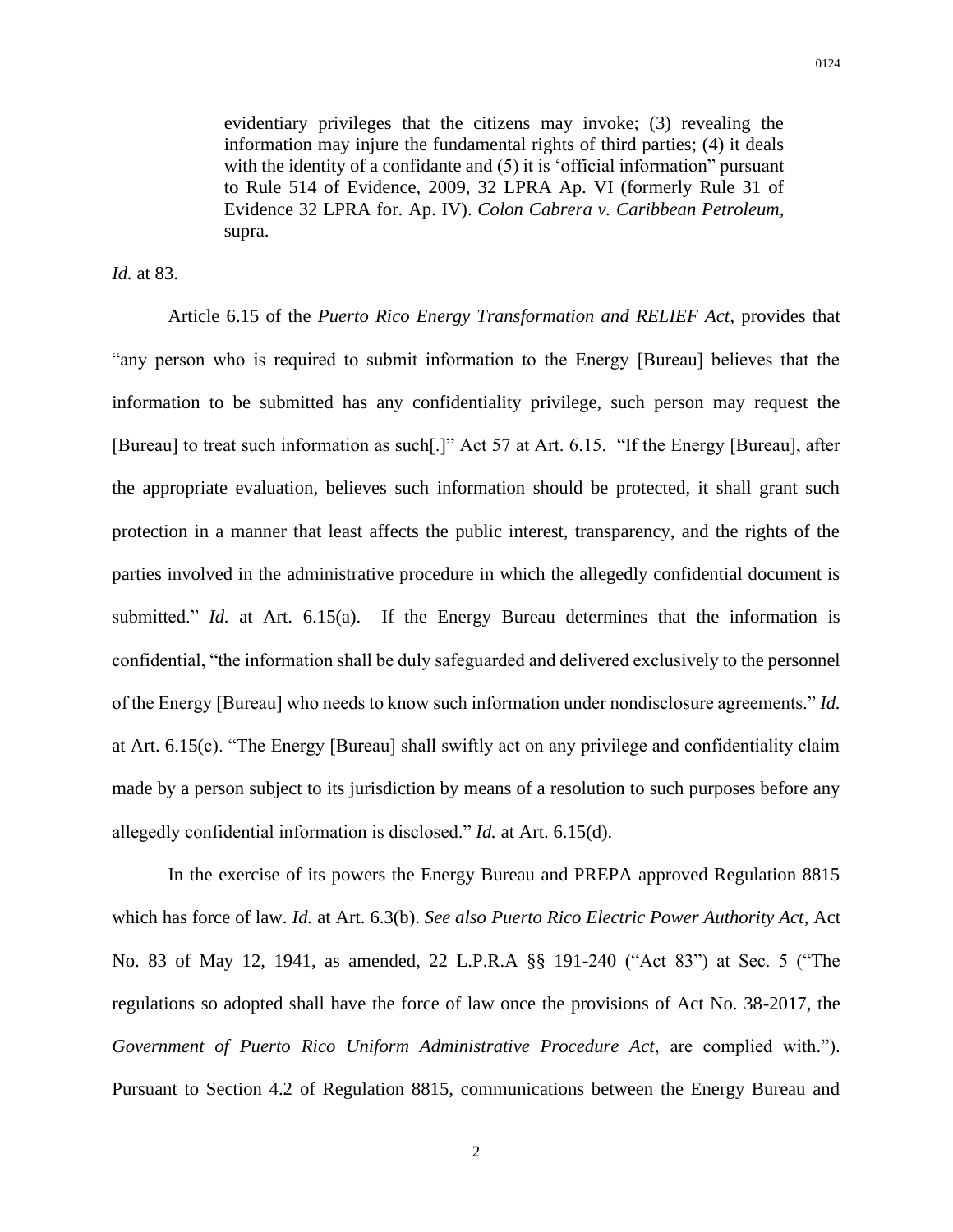PREPA shall be maintained confidential while the administrative competitive procurement process is ongoing.

Lastly, PREPA adopted the *Regulation for the Program to Administer Documents of the Puerto Rico Electric Power Authority*, No. 6285 (Jan. 10, 2001) ("Regulation 6285"). Pursuant to Regulation 6285, documents including information related to the evaluation of offers or requests for bids are confidential while the evaluation, adjudication and award processes are still ongoing. *Id.* at Sec. V, ¶ 13.

As stated above, the Informative Motion includes information related to the evaluation of proposals received in the Tranche 1 RFP process, which, pursuant to applicable law and regulation is confidential until the adjudication and award process is final.

**WHEREFORE**, for the reasons stated above, PREPA respectfully requests that the Energy Bureau to determine that the Informative Motion is confidential and to enter an order directing the Clerk of the Energy Bureau to maintain the Informative Motion under seal.

#### **RESPECTFULLY SUBMITTED.**

In San Juan, Puerto Rico, this 10<sup>th</sup> day of February 2022.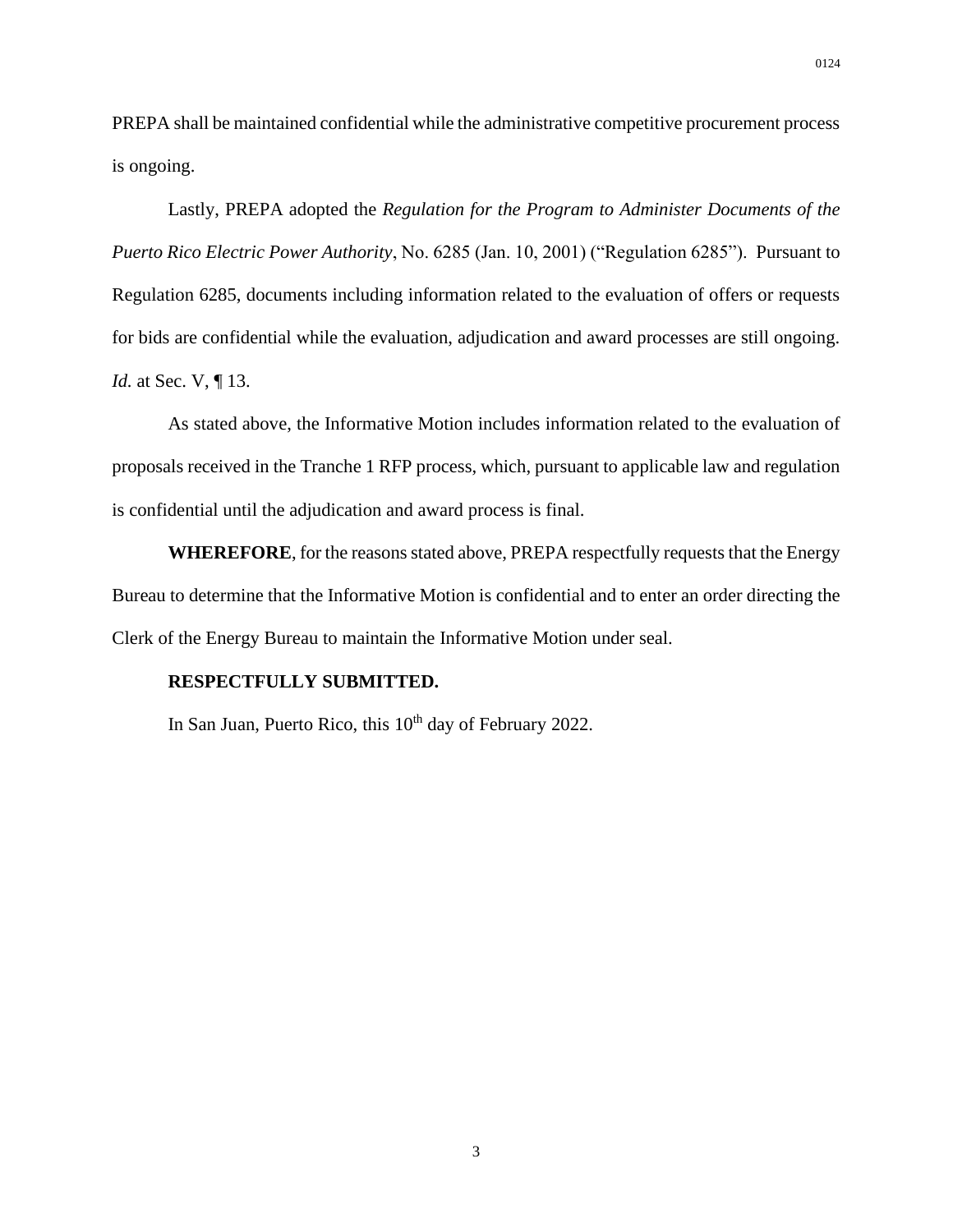### */s Maralíz Vázquez-Marrero*

Maralíz Vázquez-Marrero mvazquez@diazvaz.law TSPR 16,187

### */s Katiuska Bolaños-Lugo*

Katiuska Bolaños-Lugo kbolanos@diazvaz.law TSPR 18,888

## **DÍAZ & VÁZQUEZ LAW FIRM, P.S.C.**

290 Jesús T. Piñero Ave. Oriental Tower, Suite 803 San Juan, PR 00918 Tel.: (787) 395-7133 Fax. (787) 497-9664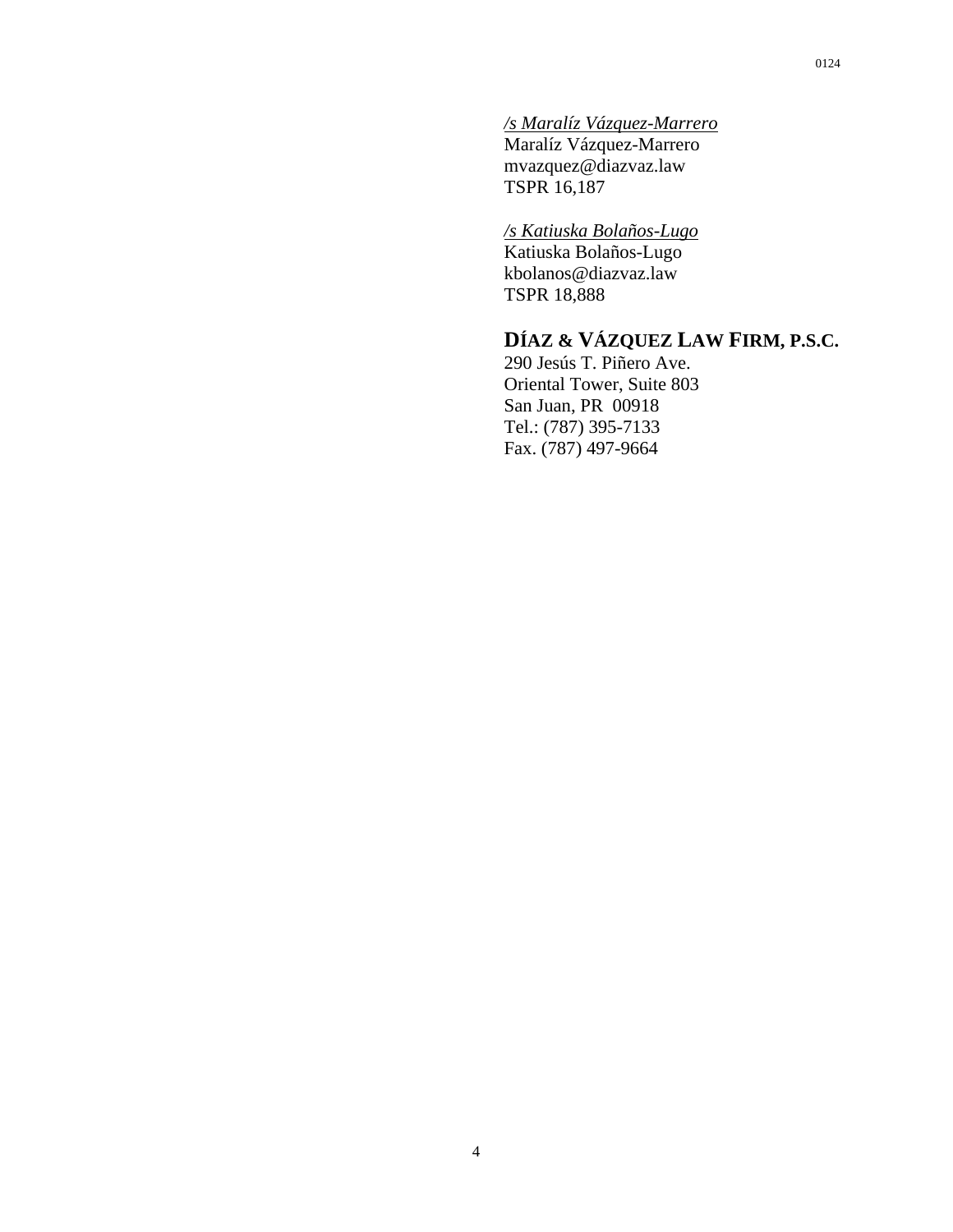## **CONFIDENTIAL** <sup>0124</sup>

## **CERTIFICATE OF SERVICE**

It is hereby certified that, on this same date, I have filed the above motion with the Office of the Clerk of the Energy Bureau using its Electronic Filing System at https://radicacion.energia.pr.gov/login, and a courtesy copy of the filling was sent to LUMA<br>through its legal representatives at margarita.mercado@us.dlapiper.com and through its legal representatives at margarita.mercado@us.dlapiper.com and laura.rozas@us.dlapiper.com.

In San Juan, Puerto Rico, this 10<sup>th</sup> day of February 2022.